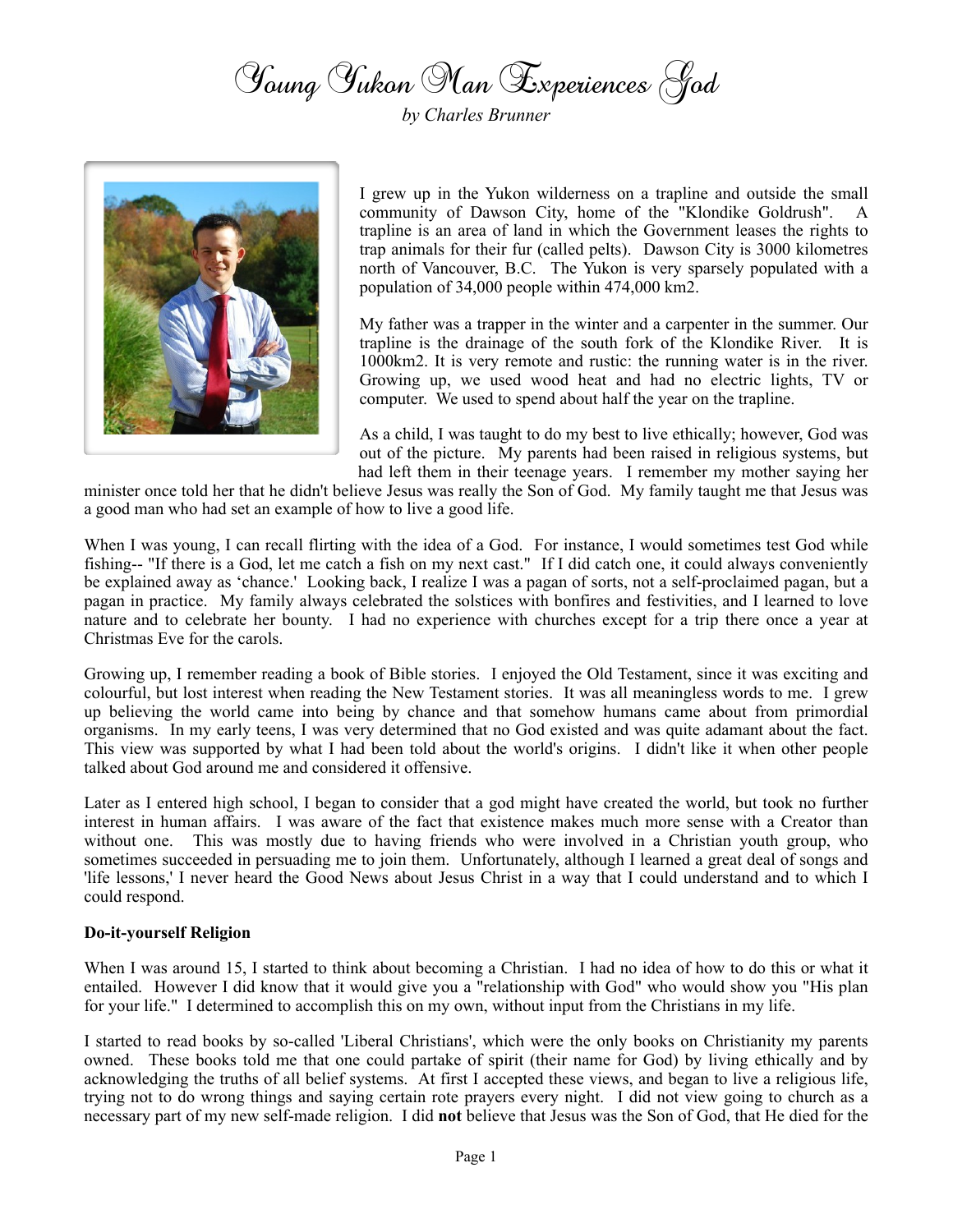sins of the world, that He was raised from the dead, and that He offers salvation as a free gift apart from religious works. In short, I was not a Christian by any stretch of the imagination.

# **Travelling to Sri Lanka**

In the spring of 2006, my family travelled to Sri Lanka where we lived for two months with a Buddhist family. My first real encounter with Truth about God happened on my first day in the country. Our Sinhalese hostess, Ganga, decided to bring us to a temple, since it was a holy day for Buddhists. After several hours of driving, we arrived at the temple at dusk. She expected us to participate in the usual rituals, with which my parents had no problem, though they didn't believe any of it.

First, they burnt incense outside the temple and then walked around it. They then went inside and offered flowers before a huge golden idol, which was lying as though sleeping. It was a rather surreal experience-- idolatry like this is so foreign to Westerners. Even with my insufficient knowledge of the Bible, I knew that idolatry is abhorrent to God. In Scripture, idolatry represents all false worship. False worship is worshipping something other than God, including things such as drugs, alcohol or sex. I felt unable to participate in this worship and handed the flowers to my parents who made the offerings in my stead.

Afterwards, on the steps of the temple, I told my parents, to their great surprise, that I was a Christian which was why I couldn't make the offerings. In the temple, I had a real sense of God's holiness and His wrath against false worship--Romans 1:18 says "*For the wrath of God is revealed from heaven against all ungodliness and unrighteousness of men, who suppress\* the truth in unrighteousness*." Religion, which can be defined as "man's efforts to please God", only leads souls to Hell. God requires one work from humanity, "*that you believe on Him whom He has sent*" (Jn. 6:29). This is not a 'work' in the sense of a religious observance, but the exercising of faith in what the Lord Jesus has done on our behalf-- I was very uncomfortable telling my parents that I was a Christian and didn't feel at all right about things, because I suspected that I didn't really get what it means to be a Christian.

## **God's Spirit at work**

In the fall of 2006, I moved with my mother to Whitehorse, the capital of the Yukon to attend a different school for my last year of high school. This was 600km away from my hometown. I made plans to visit every building called a 'church' in Whitehorse, after which I would decide on the one that most suited my fancy. However, I only attended one, before staying there for the year. On my first visit, my mother asked Mr. Williams, the minister, about me getting baptized. She did so without my support--I thought she was getting ahead of herself!

Mr. Williams gave me two books which gave a reasoned explanation of the truth claims of the Christian faith and a film version of the Gospel of Matthew. My greatest obstacle to faith at that time was the historical trustworthiness and accuracy of the Bible, specifically the NT account of the Lord Jesus. I also needed to come to terms with the Lord's claims about Himself. After years of searching, I was fully persuaded by what I read. I recognized that Jesus Christ was who He claimed to be, the promised Saviour, sent by His Father so that "*whosoever believeth in Him might not perish but have everlasting life*" (Jn. 3:16).

## **Saved, Labour Day weekend, 2006**

On Labour Day weekend 2006, after watching the film version of the Gospel of Matthew, I trusted in the Lord Jesus Christ as my personal Saviour and was born again. I recognized that my sins were enough to drag me down to Hell and that the Lord Jesus had endured God's wrath in my stead and paid the penalty my sins deserved. When I believed in Him, an exchange took place: He took my sin, for which He died, and gave me His righteousness, the fruit of a life of constant obedience to His Father's will. 2 Cor. 5:21 says, "*He made Him who knew no sin to be sin on our behalf, so that we might become the righteousness of God in Him.*" The Lord Jesus took our sin in order to save us from the penalty of sin. By trusting in His shed blood, we can know for certain that we will spend eternity with Him in heaven.

In 2007, I moved to Sackville, New Brunswick to attend Mount Allison University. I graduated this May (2011) with a B.A. with Honours in Classics and Minors in Latin, Greek and Religious Studies. During my first two years at Mount Allison I attended the local Anglican Church, the same denomination I associated with in Whitehorse. At this church I became a Lay Reader, a layman licensed to preach and lead services. However, I